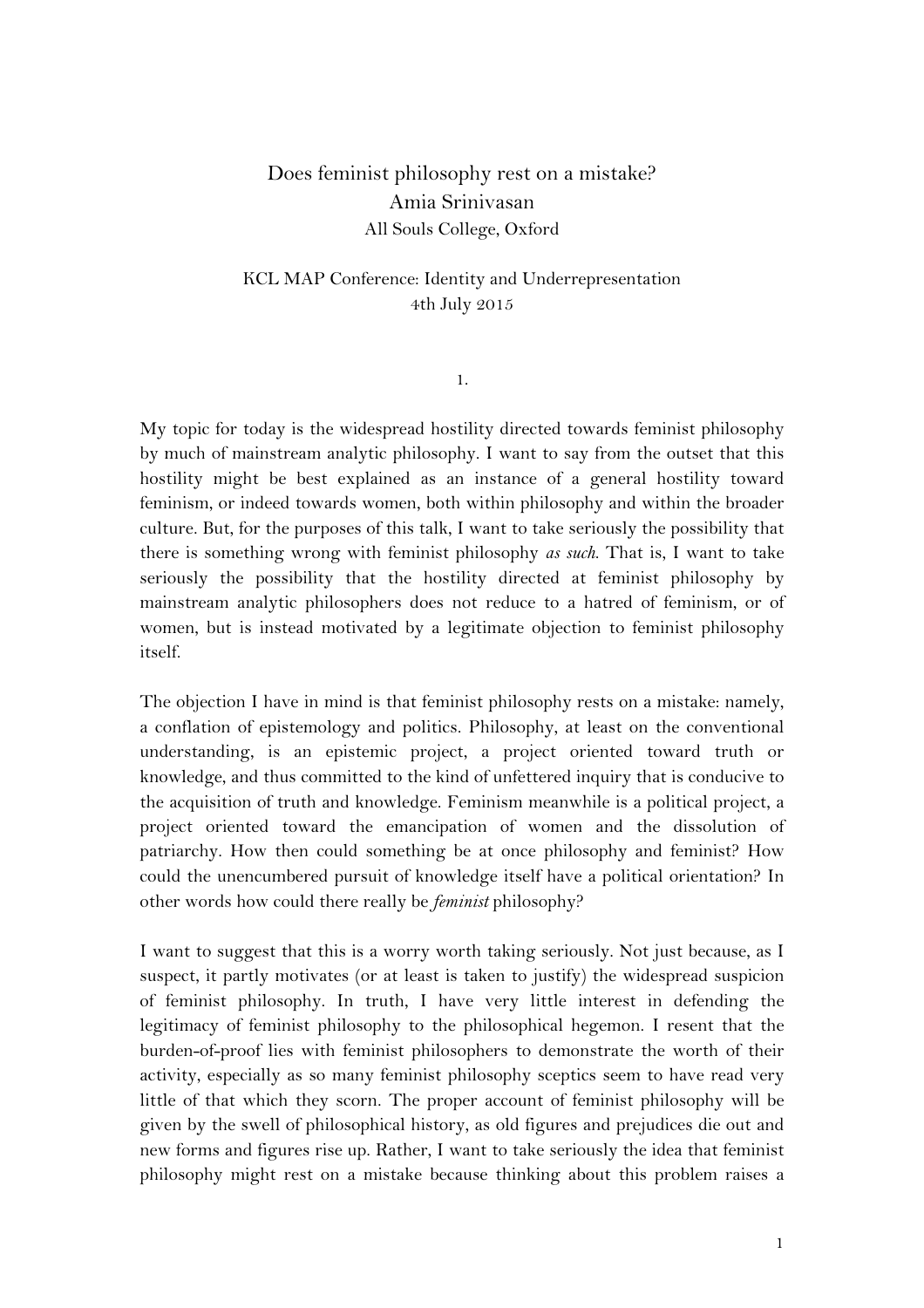worthwhile metaphilosophical question: namely, in what ways can philosophical inquiry be ethically or politically committed while still counting as philosophy, conventionally understood?

This way of framing the question shows why the issue extends beyond the particular intersection of philosophy and feminism, to every juncture where traditional philosophy and forms of political practice come together. Just as we can ask how there can be a *feminist* philosophy, we might also ask, analogously, how can there be such a thing as an *anti-racist* philosophy, or an *anti-colonial* philosophy, or a *green* philosophy. What room is there for politics – politics understood not just as subject matter, but as an orientation, a set of practical commitments – within philosophy? Can philosophy itself be political, or is it destined only ever, at best, to be *about* politics?

2.

Let me try to get straight on the worry. The sceptic who worries about feminist philosophy, but does not take any special issue with feminism, would grant that philosophy *of* feminism would be perfectly coherent – as would philosophy of X for just about any X. Philosophy *of* feminism might be boring or uninteresting or marginal (or, worst of all, 'soft'), but it wouldn't rest on some sort of conceptual error – at most just an error in taste. For philosophy of feminism wouldn't be itself politically committed to feminism. It would instead be merely *epistemically* committed to the project of knowing the truths about issues that are relevant to feminism, e.g. the truths about the metaphysics of sex and gender, the nature of patriarchy and objectification, the ethics of difference and identity, and so on. And just as one needn't be committed to the value or truth of liberalism to pursue the philosophy of liberalism, or to the value or truth of science to engage in the philosophy of science, one needn't be politically committed to feminism in order to pursue the philosophy of feminism. Indeed, the philosophy *of* feminism might produce results that were hostile to feminist goals or feminist orthodoxies.

But *feminist* philosophy? The term suggests a project that is (somehow) at once epistemically *and* politically committed. And indeed, when we think of, as it were, the sub-disciplines of feminist philosophy – feminist epistemology, feminist metaphysics, feminist philosophy of science, feminist philosophy of mind – it turns out that feminism itself is hardly the sole or even primary subject matter of contemporary feminist philosophy. So we have a project that purports to be properly philosophical – which is to say, committed to knowing the truth – and also properly feminist, which is to say in some sense politically committed to women's emancipation. And it is at least a *prima facie* puzzle to wonder how such a project could be possible. For any inquiry that is politically committed seems to be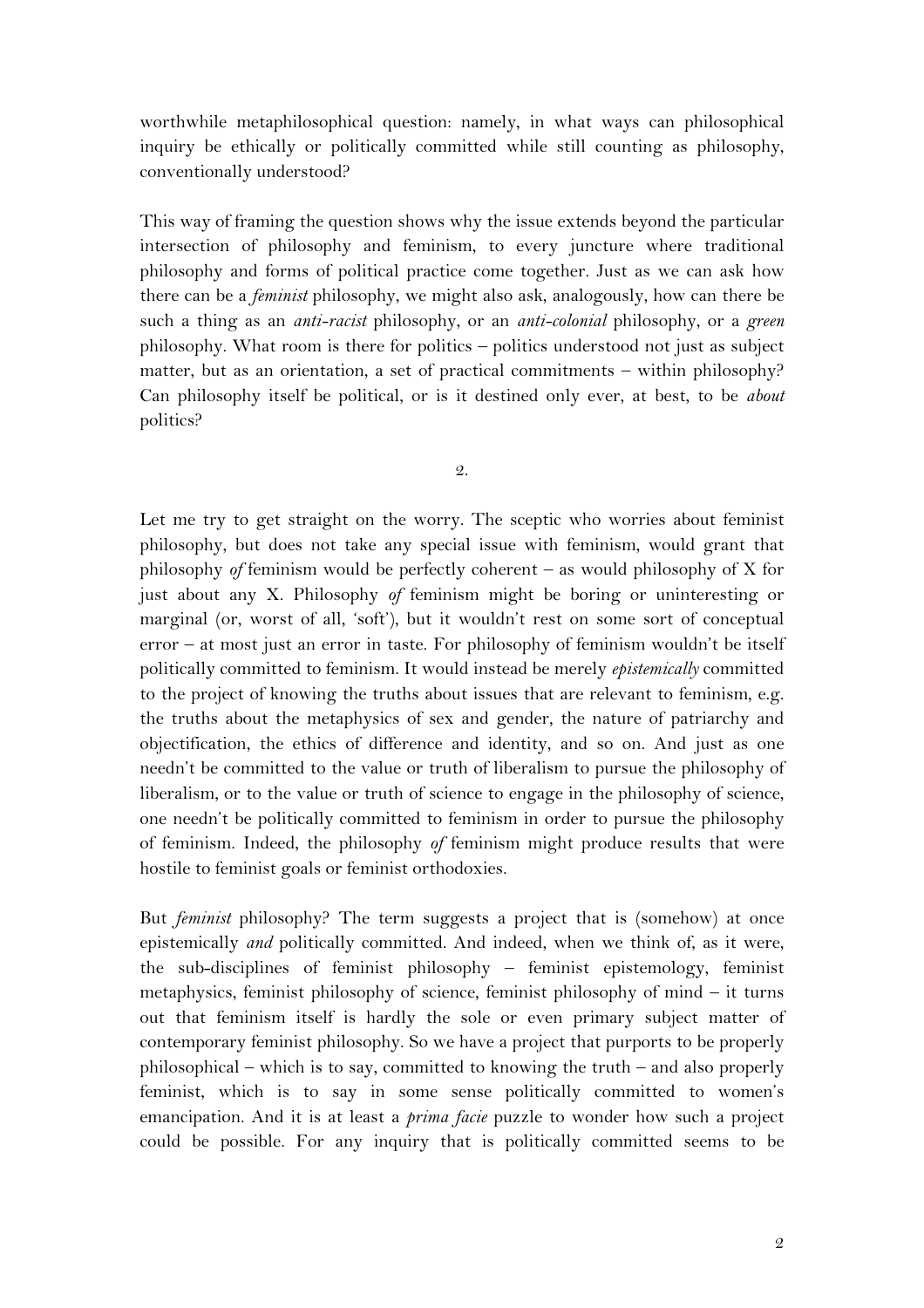epistemically suspect, but any inquiry that has no political orientation is *a fortiori* not feminist. (It would be, at best, the philosophy *of* feminism.)

Thus the critic of feminist philosophy Susan Haack writes that "[t]he rubric 'feminist epistemology' is *incongruous on its face*, in somewhat the way of, say, 'Republican epistemology'" (2003, 8). She goes on to warn that:

What is most troubling is that the label  $\ulcorner$  'feminist epistemology' $\urcorner$  is designed to convey the idea that *inquiry should be politicized*. And *that* is not only mistaken, but dangerously so...<sup>T</sup>The presupposition on which it rests – that genuine, honest inquiry is neither possible nor desirable – is, in Bacon's shrewd phrase, a "factitious despair"….[I]nquiry is really best advanced by people with a genuine desire to find out how things are, who will be more persistent, less dogmatic, and more candid than sham reasoners seeking only to make a case for some foregone conclusion…(ibid, 15).1

In other words, Haack accuses feminist philosophy of committing the sin associated with what she calls the most 'vulgar' form of pragmatism: the sin of taking the *usefulness* of a particular claim as grounds to believe in its *truth*. In this way, feminist philosophers violate an elementary epistemic norm: that propositions are to believed only for *epistemic* reasons, never for practical ones. As such feminist philosophers are at best sham reasoners, and sham philosophers.

With a similar logic but in an entirely different spirit, the feminist philosopher Nancy Bauer expresses the seeming paradox thus:

From the point of view of sceptical philosophers…philosophy's unimpeachable commitment to open inquiry is incompatible with feminist 'theory,' which, in their view, is by definition constrained by a political bottom line…'[F]eminist philosophy' can look like a contradiction in terms (2001, 19).

Bauer's answer to this puzzle is that feminist philosophy must involve a radical reimagining of philosophy itself – philosophy, to be feminist, must become more concerned with lived reality, and less concerned with the metaphilosophical goal, as Bernard Williams put it, of 'getting it right' (1989, 3). Thus Bauer endorses the view that 'feminist philosophy' is a sort of contradiction in terms, a contradiction that must be resolved through a radical revision of philosophy itself.

*Pace* both Bauer and Haack I want to propose that we can make sense of 'feminist philosophy' without a reconceptulisation of philosophy. In particular, there can be

 $\overline{a}$ 1 For a take-down of Haack and other critics of feminist epistemology, see Anderson [cite review]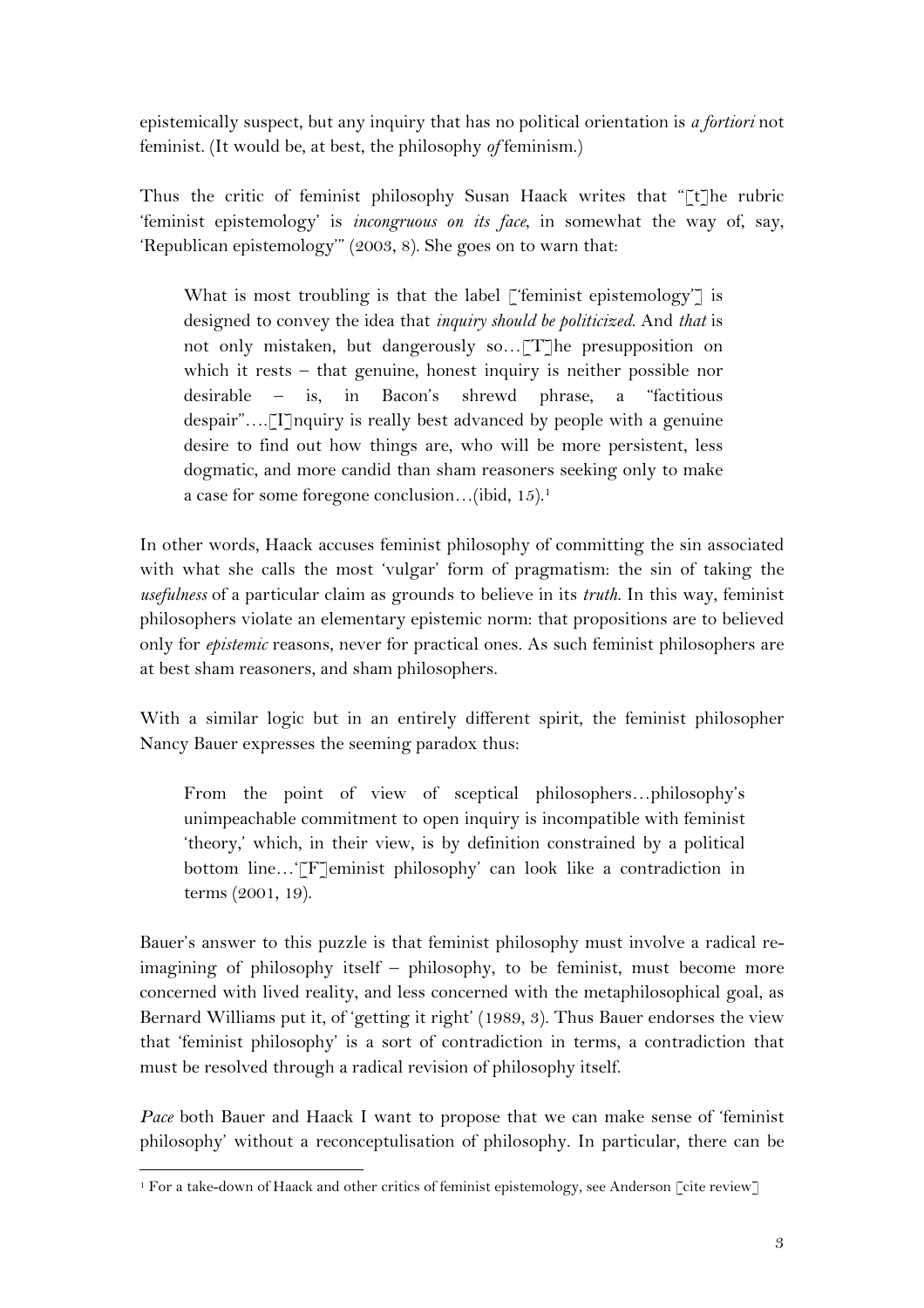such a thing as a *feminist* philosophy that displays due deference to the traditional philosophical demand to 'get it right'. Susan Haack's claim that feminist philosophy involves a confused and ethically pernicious commitment to 'sham reasoning' presupposes a naïve conception of philosophical method, according to which 'honest' inquiry must be free of moral and political commitment. But the political and the practical can – and by necessity, do – legitimately enter into our philosophical theorising. Or so I shall argue.

This does not mean I wish to dismiss Bauer's call to a revolutionary marriage between feminism and philosophy. But I want to suggest that even if such a revolutionary partnership is desirable, a more modest, conventional marriage is also possible. That is, it is possible for philosophical inquiry to be politically committed to feminism and yet be duly deferential to the demand to 'get it right', to respect the distinction between what is true and what is merely useful. That so many philosophers seem to think otherwise betrays either their own failure to attend to what *they* are doing when they themselves do philosophy, or an ugly prejudice against feminism (or women) as such. I'll leave it to you to decide which would be the greater sin.

But before I get to all this, first a quick word on metaphilosophy. Metaphilosophical questions require us to decide on various first-order philosophical questions. There is no deep distinction between philosophy and metaphilosophy. If I am to have a view about what philosophical methods are conducive to knowledge, or which bits of philosophical discourse are empty and which substantive, I must take up, whether I realise it or not, a position within the logical space of first-order philosophy – I must, that is, presuppose various claims in epistemology, metaphysics, philosophy of language, and so on. Thus there can be no philosophically neutral, or philosophically uncontentious, account of philosophical methodology. So my proposed way of making sense of 'feminist philosophy' will not be, and could not possibly be, philosophically uncontentious.

3.

In order to discuss my favoured way of making sense of the notion of feminist philosophy, I need to say something about that famous feminist philosopher, Quine.

In his attack on the analytic/synthetic distinction, Quine famously invoked the notion of a 'web of belief' (1951). Each person's set of beliefs can be thought of, he suggested, as an integrated array, with the beliefs at the periphery of the web those that the agent is disposed to give up in the face of recalcitrant evidence, with the beliefs at the centre those that the agent is disposed to cleave to, come what may. Our webs of belief face the tribunal of experience as a whole, and how each person will respond to new evidence depends on how that whole is constructed.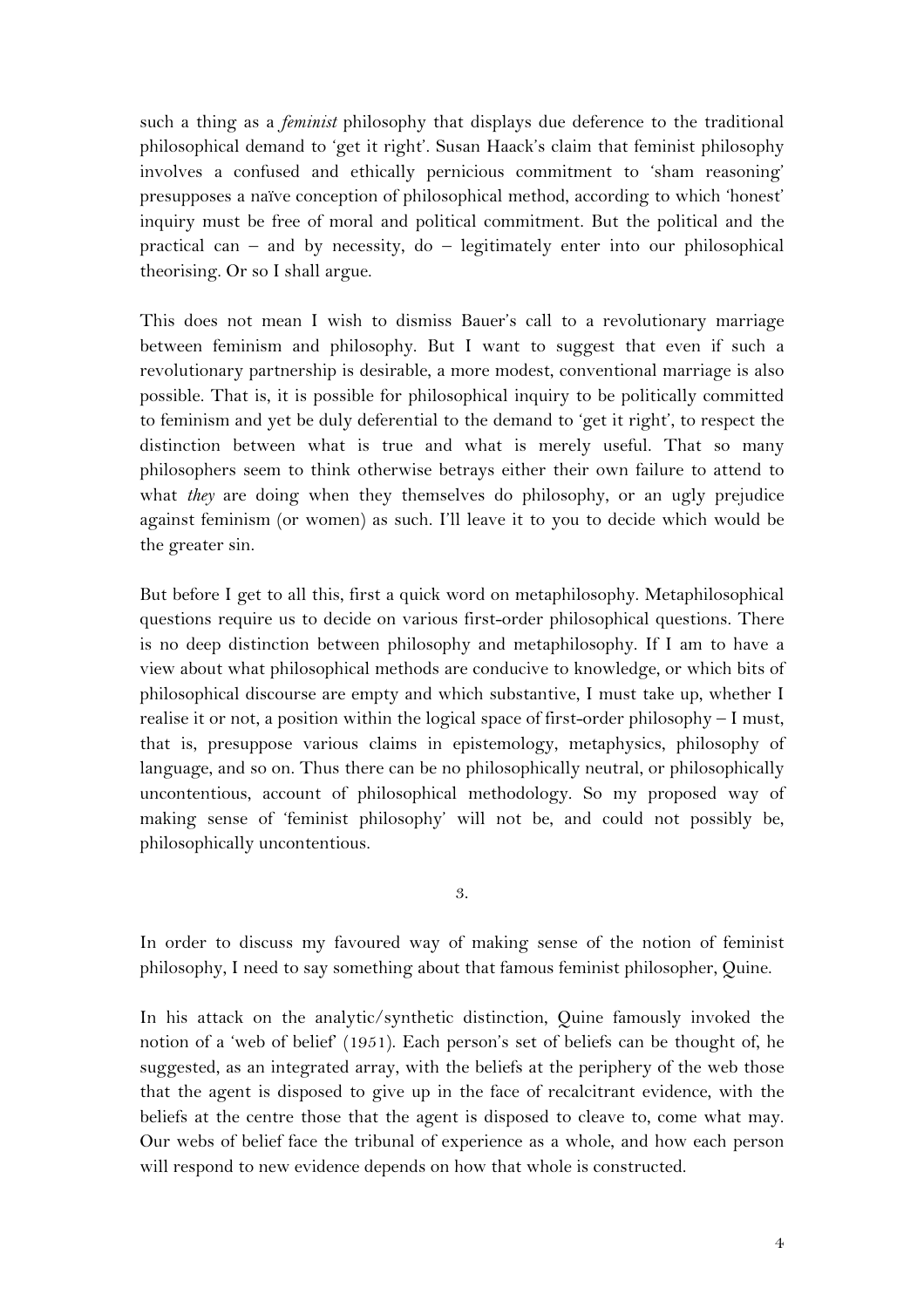Quine's lovely image offers a model for a kind of permissive, minimal rationality, a model that acknowledges the fact we are distinguished from each other in not only what we believe, but in how strongly we believe it, how fiercely we cleave to it, and what beliefs we are willing to give up to hold onto those beliefs we feel most dear. What matters, on such a view, is how well the web as a whole stands up to the onslaught of experience, not the particular components that make it up.

As I said, this is a radically permissive view of rationality, one that does not sit well with the common epistemological thought that there exist objective evidential probability relations between bodies of evidence and propositions, or the even more common epistemological thought that certain combinations of beliefs (say, logical contradictions) are *a fortiori* irrational.

But whatever the merits or defects of the 'web of belief' as a model of epistemic rationality, it strikes me as a remarkably good model for explaining philosophical disagreement. Every philosopher has had the experience of encountering a thoughtful, reflective and brilliant colleague who simply disagrees with her, at a deep and bedrock level. With enough conversation, with enough excavation, it's possible to identify the fundamental difference that divides you: a clash of intuitions, a conviction one of you has but the other lacks, a theoretical trade-off to which you respond differently. One of you opts for simplicity at the cost of counterintuitiveness, the other embraces complexity in order to gain more plausibility.

At Oxford I have occasion to interact with utilitarians who believe that we aremorally obligated to stop animals from killing each other in the wild, or that we should euthanise disabled infants, or that torture is sometimes permissible. When I try to understand how obviously brilliant people could believe something that I take to be an obvious absurdity, I reach for Quine's metaphor. At the centre of the utilitarian's web of beliefs lies the conviction that happiness must be maximised and suffering minimised. It is not a conviction that is open to revision in the face of recalcitrant data. What I see as counterexamples, the utilitarian simply sees as consequences. Meanwhile, if I ever had that utilitarian belief, it resided near the edge of my web, and it was swiftly discarded when I grasped what it would imply in ethical reality.

To take a non-moral example, consider the debates about vagueness. In defending his epistemicist theory of vagueness – according to which there simply is a fact of the matter about how many hairs it takes (or rather, doesn't take) to be bald – Tim Williamson appeals to his fundamental conviction in classical logic. Epistemicism about vagueness is necessary to save classical logic. Opponents of epistemicism, meanwhile, would rather abandon classical logic so as to be able to deny what they take to be the absurd consequences of Williamson's view. Again in explaining these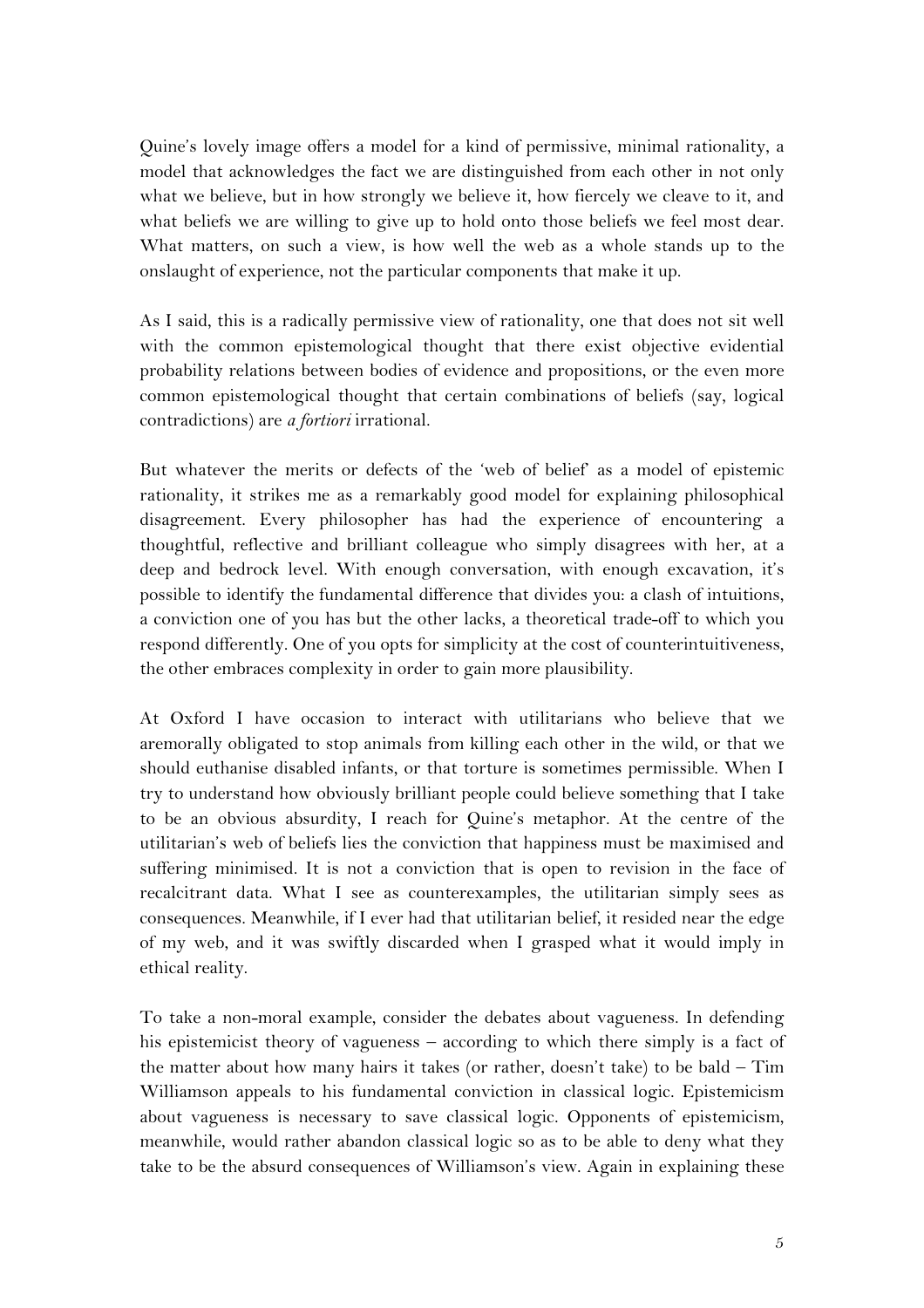differences, we might appeal to Quine's web metaphor: what explains the difference between Williamson and his supervaluationist rivals is where the commitment to classical logic sits in their respective webs of belief.

We can similarly employ the web metaphor to think of arguments between naturalists and non-naturalists, internalists and externalists, compatabilists and libertarians, Humeans and non-Humeans, and so on.

But how are we, in turn, to explain the differences between people's webs of belief? Why is my web structured in one way, and yours another? Here we find ourselves appealing to psychological, cultural and sociological explanations. We might say: soand-so studied epistemology at Oxford and so is deeply committed to externalism. Or: so-and-so has a strong need for simplicity and rules, and so is inclined toward utilitarianism. Or: so-and-so is the descendent of Holocaust survivors, so has strong Kantian instincts. Or: so-and-so studied under Michael Dummett, and so is driven by an Oedipal urge to defend the law of the excluded middle. These kinds of explanations give us a way of understanding philosophical disagreement when we no longer have any reasons to offer each other.

Of course, if you ask a philosopher why he is an externalist, a utilitarian, a Kantian, or a realist, he probably won't say: because I studied at Oxford, or because I like simplicity, or because I'm the descendent of Holocaust survivors, or because I'm trying to symbolically work through my desire to kill my father. That would be to explain his views in terms of *causes*. Instead, being a philosopher, he will offer *reasons*: he will point to the nice, intuitive implications of his view, and to the ugly, counterintuitive implications of contrary views. But in the end, if met with a staunch sceptic, he will finally have to admit that his reasons give out, that his spade is turned.

This is not to say that philosophers don't *know* their views, just because our views are shaped by accidents of birth and enculturation – contrary to what some experimental philosophers seem to think. For reasons cannot go all the way down. If we are capable of knowing anything – that is, if scepticism is false – then it must be that some beliefs are justified without our being in a position to say why to the satisfaction of the sceptic. If scepticism is false, it must be possible to say: "I only believe this because I was born in this particular place or time or in this particular body, but yes, I know it all the same." So recognising the sociological, psychological and cultural contingency of our philosophical worldviews doesn't necessarily mean embracing some general metaphilosophical scepticism. But it does not mean recognising that at a certain point we can only explain our philosophical views, not in terms of our *reasons* for holding them, but only in terms of the *genealogy* that gave rise to them.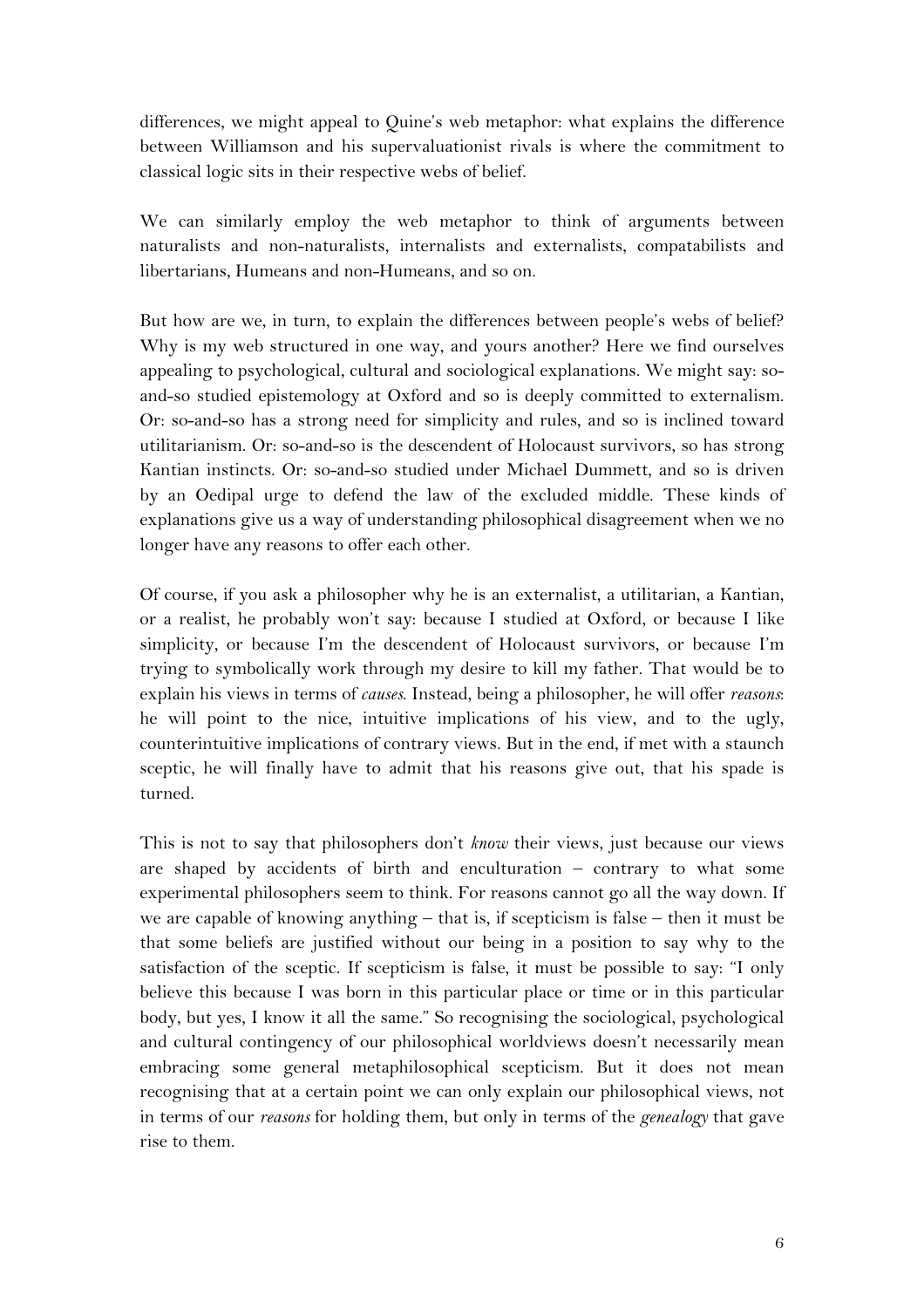I want to suggest that this is something most philosophers tacitly know. We tacitly know, that is, that our philosophical worldviews are shaped by the contingencies of time and place, of history and culture. It is not however something we generally talk about. It's not part of the official self-conception of philosophy. As philosophers we are armed only with reason, and we are embarrassed when our reasons give out. That they must at some point always give out is a collective shame we'd mostly like not to discuss.

Thus we can think of the label 'feminist philosophy' as a way of *outing* oneself as having a certain genealogy that gives a certain shape to one's philosophical worldview. The genealogy I have in mind is of course that of a particular political formation, namely feminist political formation. To call oneself a feminist philosopher is to declare that one's web of beliefs has been shaped by one's encounter and identification with the battle against patriarchy. Feminist political formation shapes the commitments one is most loathe to give up, how one weighs the balance of theoretical virtues, what one finds philosophically interesting or dull, and how suspicious one will be that received theories are driven by gendered dichotomies and elision of female experience.

Someone who 'outs' herself a feminist philosopher isn't saying that the identity of certain claims as feminist provides her *reasons* or *grounds* for accepting them. Rather, she is saying that her feminist formation is in part what *causes* her to find these claims compelling. Her *reasons* for her beliefs are as they are for all of us: certain claims, for example the badness of gender oppression, simply strike her as obviously true. And it is precisely her feminist formation that has led her to be able to see such claims as obviously true. To use a term from the philosophy of science, the 'feminist' in 'feminist philosophy' indicates something about the *context of discovery*, that is the background conditions that lead the feminist philosopher to form her theories of the world. But the mere fact that certain claims are part of the feminist orthodoxy, or are conducive to feminist projects, isn't relevant to the context of *justification*. There all that matters is that claims really are true, or at least that there is good epistemic reason to believe they are.

Crucially, on this conception of what is meant by 'feminist philosophy', there is no betrayal here of the metaphilosophical demand to, as Bernard Williams said, 'get it right'. For feminist philosophers can very well insist that it is precisely their socialisation as feminists that allows them to get many things in philosophy right, things that many others get wrong. It is not strange, after all, to think that one's ability to think about politics is limited without an awareness of gender oppression; or that one's thinking about metaphysics will be hindered if one does not take seriously the ontology of gender; or that one's thinking about epistemology will suffer if one hasn't reflected on the ways in which oppression shapes the possibilities for knowledge. It's not strange to think, in other words, that feminist formation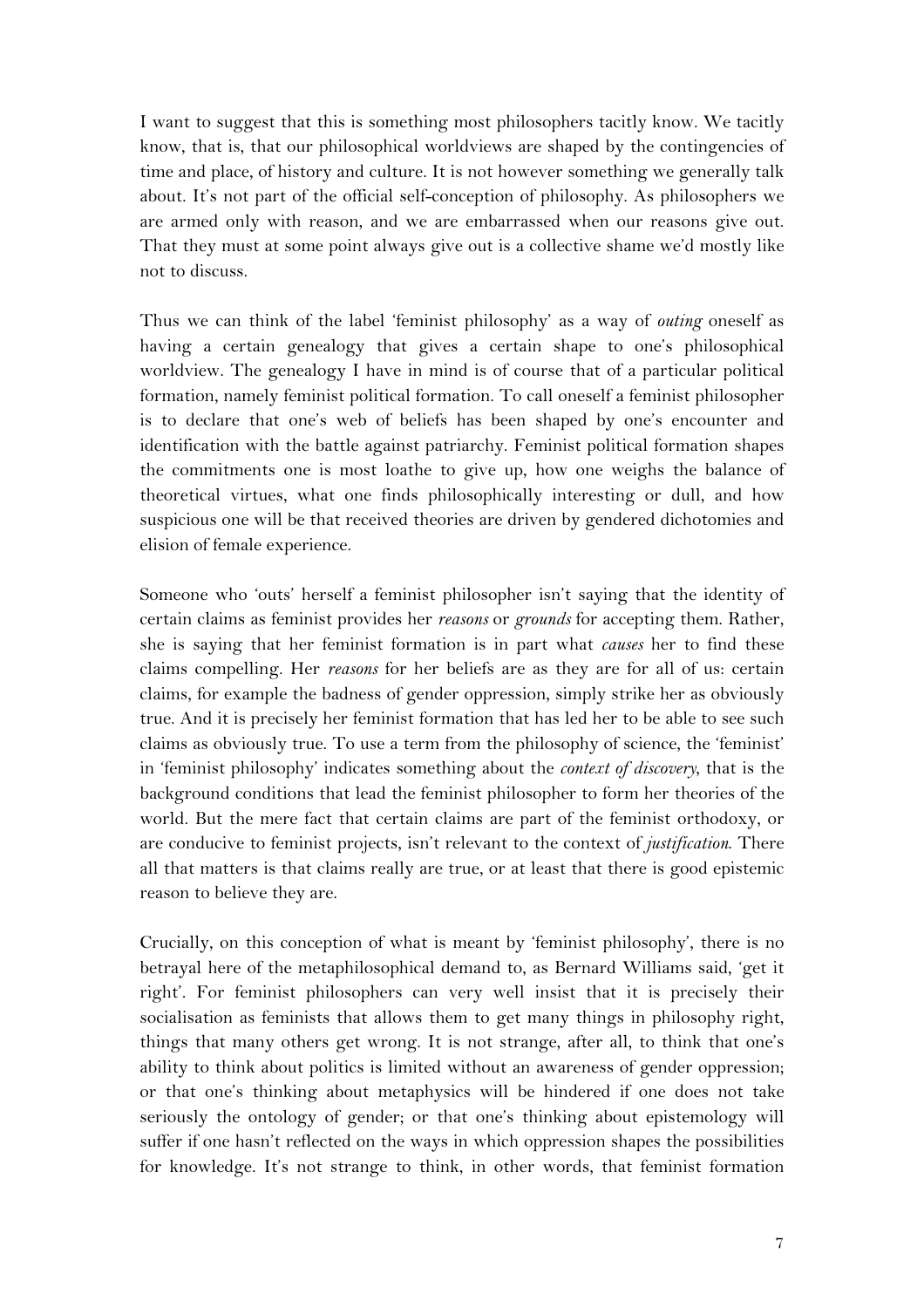constitutes an epistemic advantage in philosophy, just as might other kinds of progressive and radical political formations.

So on the view I'm proposing, feminist philosophy is *not* a philosophy that takes the 'feminist' nature of a particular view as a reason to hold it, but instead a philosophy that consciously embraces feminist political formation as a way of doing philosophy better. As a way of getting it right.

4.

The critic of feminist philosophy will likely object as follows: *sure, it's true that our webs of belief are shaped by our particular backgrounds, and that people can rationally disagree because of the different constitutions of their webs of belief. But the problem with these 'feminist' philosophers is that at the centre of their webs of belief lie moral and political beliefs! It's fine to reject some ethical claim because it has counterintuitive metaphysical or epistemological implications, but you can't do it in reverse – you can't just reject metaphysical or epistemological views because you don't like their ethical or political implications!*

In other words, according to my imagined critic, one can arrange one's web of beliefs as one likes, so long as one doesn't have ethical or political commitments at its centre. One must always be willing to give up ethical or political commitments in the face of metaphysical, epistemological or scientific pressure. If there are strong metaphysical, epistemological or empirical arguments that women are inferior to men, or deserve to be subjugated, or that patriarchy is a myth, then we should we be open to rejecting our feminist convictions in light of such arguments. Otherwise we are just engaged in *sham* reasoning.

This strikes me as a preposterous view, but sadly no less common for that. Notice that at work here is not Quine's web but a different metaphor: that of the 'hard' core of philosophy – logic, metaphysics, epistemology, language – versus the 'soft' periphery of ethics and politics. Whereas on the Quinean view we can and do arrange our webs as we like, on the hardcore vs. soft-periphery view, ethics and politics must always be relegated to the margins. This marginal status isn't just one of valuation: it's not just that metaphysics and epistemology are harder than or superior to ethics and political philosophy. It's also that they are *philosophically* prior: claims in ethics and political philosophy can be trumped by metaphysics and epistemology, but not vice versa. Our ethical commitments need to remain radically open to revision, whereas our 'hardcore' beliefs do not.

There is much to say against such a metaphilosophical view, but I will confine myself to a few observations. First, if feminist philosophy is guilty of prioritising ethical claims over non-ethical claims, then so are many others. Ronald Dworkin, Thomas Nagel and T.M. Scanlon for example all appeal to various first-order ethical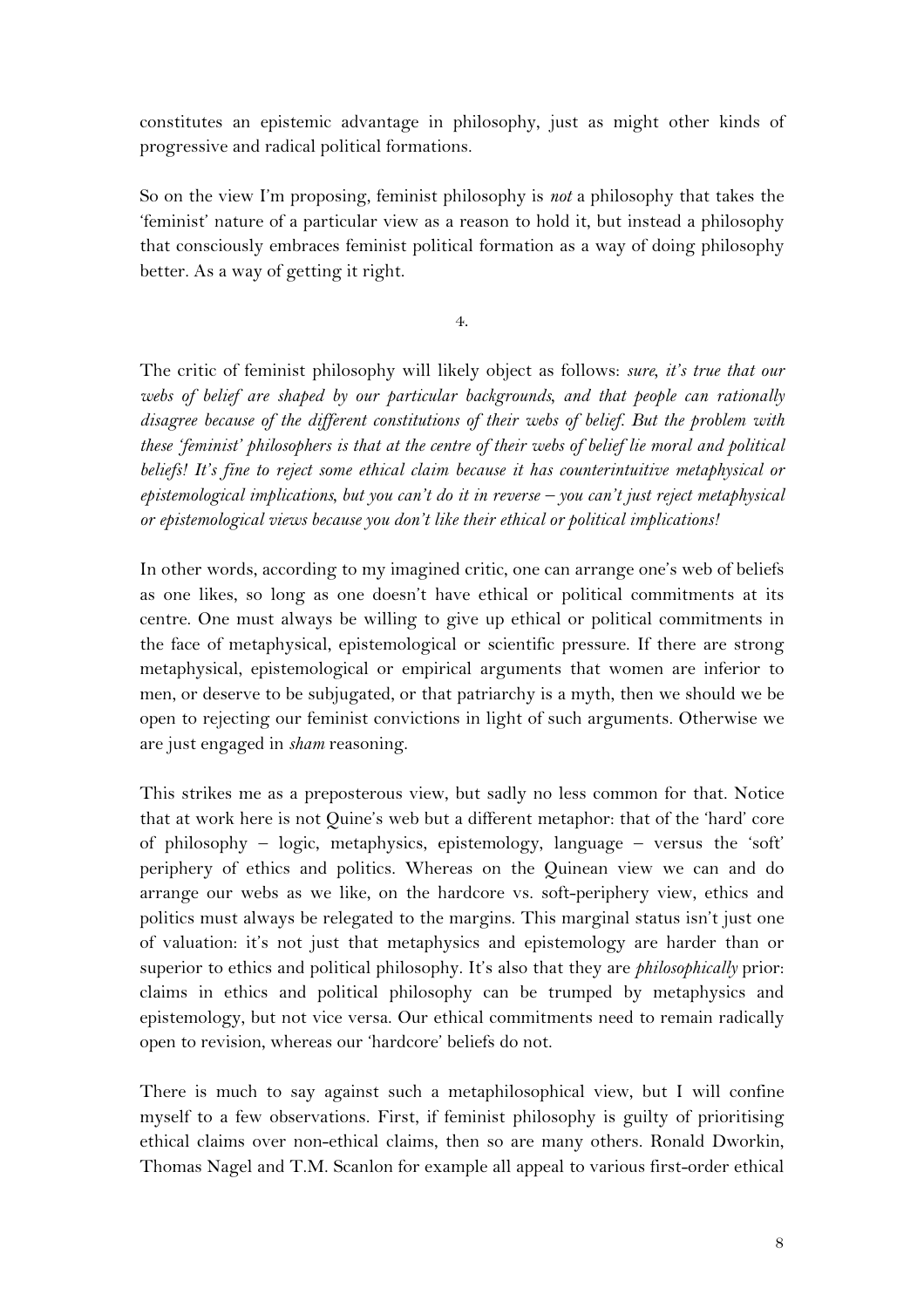considerations to reject particular metaphysical conclusions and establish others, but they are rarely derided as sham reasoners.

Second, notice that epistemological claims are not any less normative than ethical or political claims – consider, for example, the epistemological claim that the brain-ina-vat is *blameless* for his false beliefs. Given that epistemological claims are themselves normative, it's not clear why they should enjoy any priority over ethical claims. Why does epistemology get to be within the unrevisable the 'hard core', but ethics doesn't? If I can take as given certain *epistemological* assumptions, why cannot I equally take certain *ethical* assumptions as given?

Third and most significantly, *all* philosophy, like all theory, is value-laden. We don't just favour some theories over others on pure evidential grounds; to select a theory from an infinite array of equally evidentially supported theories, we appeal to *values,* such as simplicity and elegance. This is as true in the hard-core as within the soft. There is, as Putnam says, no fact-value distinction to be drawn. There are no theoretical claims that we accept for purely descriptive, value-less reasons.

If feminist philosophers are guilty of wrongly prioritising the normative over the non-normative, then it is a crime that they share with many other philosophers. But we should query the claim that it is a crime at all, given the value-ladenness of *all* philosophical theory.

5.

A second objection to my way of making sense of feminist philosophy comes not from the critic of feminist philosophy but from the feminist herself. What exactly does a 'feminist' web of beliefs look like? Isn't the very idea of a 'feminist' web of beliefs too reductive, not in keeping with a feminism that is properly attentive to difference and diversity?

I think this worry is a good one. I didn't mean to suggest that there is a single thing that constitutes a 'feminist' web of belief, a single kind of web of beliefs that a feminist formation, and *only* a feminist formation, will produce. Rather, feminist webs of belief merely share a family relation: an insistence on the reality of patriarchical oppression, a suspicion of certain gendered dichotomies, an interest in the social and political, a concern for the particular and the detailed, a suspicion that much of what is taken for fact is gendered myth. The connection here is not one of *necessity*: it will be hard to identify commitments, intellectual dispositions or styles of thinking that all and only feminists possess.

But it's important to note that the connection here isn't one of pure contingency, either. It is rather a statistically significant, historically and culturally produced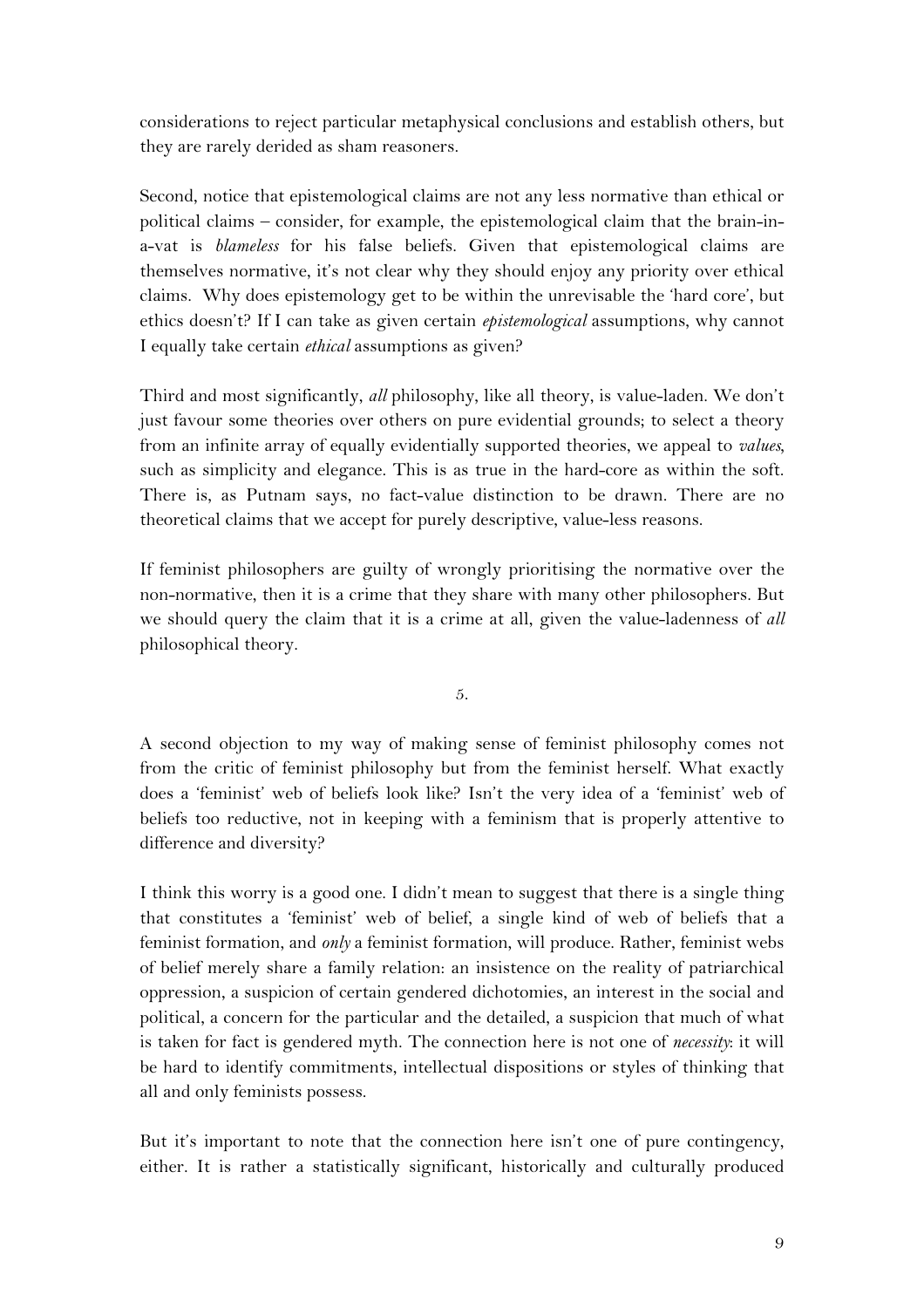connection. Indeed, part of the value of the label 'feminist philosophy' is that it calls into question the usefulness of the philosophical distinction between contingency and necessity.

For example, my web of beliefs is, I think, correctly labelled as *feminist*, though there is no necessary connection between my feminist political identification and most of the features of my web. There is no necessary connection between my being a feminist and, say, my believing that racism or colonialism is a moral abomination; but to think there is no *important* connection here is to ignore the historical and cultural connectedness between feminist and anti-racism and anti-colonial struggles. The philosophical fetish for the necessary connection should not make us lose sight of other, politically significant connections that exist between our personal formations and our philosophical beliefs.

6.

So, just what is the political significance of outing oneself as being shaped, *qua* philosopher, by feminism? First and obviously, outing oneself as a feminist philosopher implies that feminism is not a shameful label: that it is a good thing, or at least not a bad thing, to be a feminist. Second, it implies that 'feminist' is not a label that any truth-loving intellectual should eschew. It implies that there is no tension between the goals of truth-seeking and feminist political commitment; indeed it implies that being a feminist is a particularly good way of seeking philosophical truth, and that those who aren't shaped by feminism might as a result be philosophically inadequate.

Third, outing oneself as a feminist philosopher calls attention to what I referred to earlier as our collective genealogical shame – that is, our shame as a discipline that in the end we must admit that our spades are turned, that we believe everything we do for contingencies of birth and enculturation, that our reasons don't go all the way down. Outing ourselves as feminist philosophers calls into question the official selfconception of philosophy as that which is done from no point of view at all, a practice that is immune from the forces of history, culture and politics.

One immediate practical upshot of this is that, once the official self-conception is shattered and has been replaced by what we all tacitly know about our disciplinary practice, the demand for greater diversity in philosophy becomes a matter of not just political but *philosophical* urgency. Given philosophy's official self-conception, it is all too easy to think that the requirement that philosophy become more diverse is purely ethical: it is *ethically* important, given a commitment to equality, that philosophy include more women, more people of colour, more disabled people, more queer people, more socioeconomically oppressed people.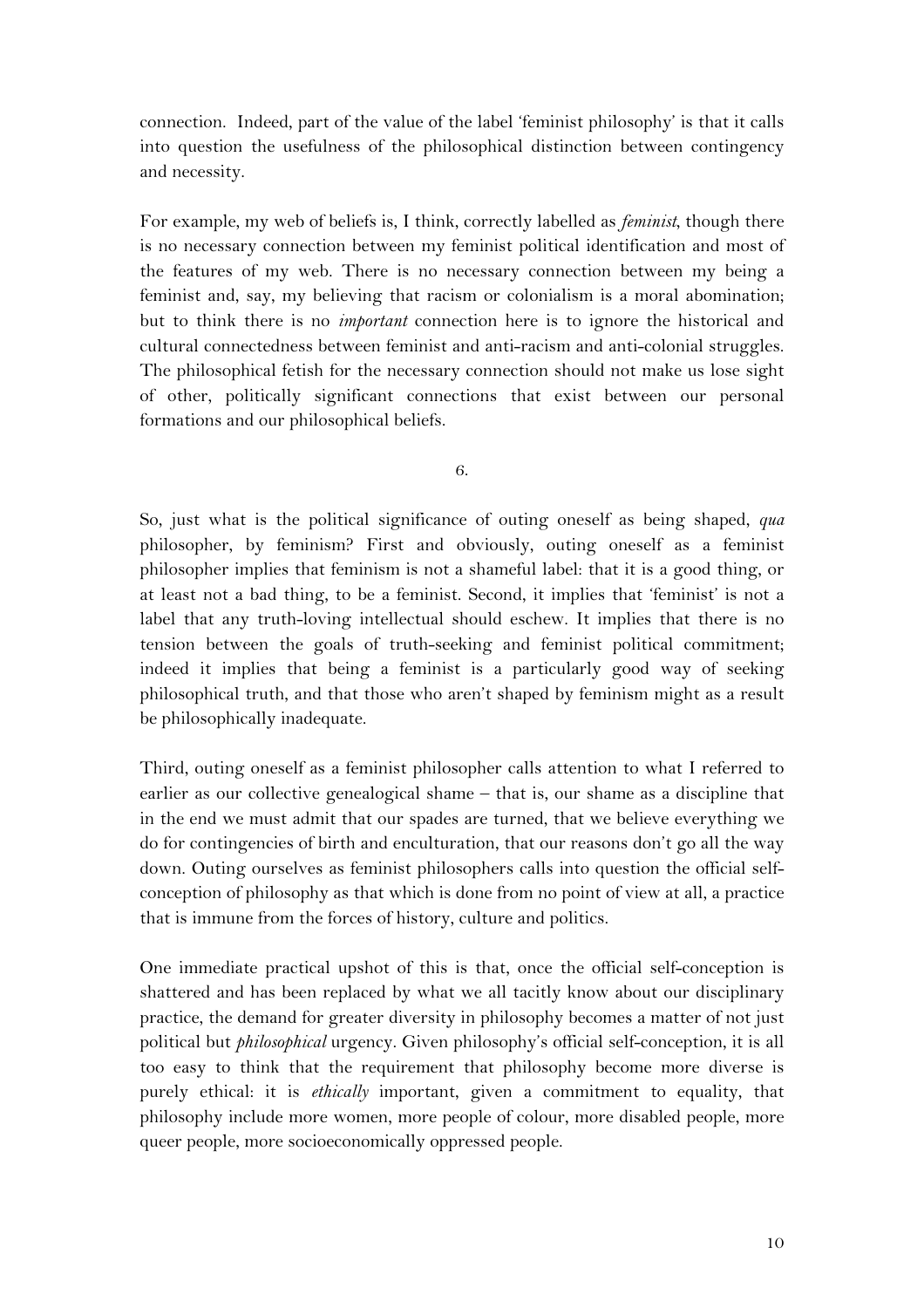And that is of course true. But once we recognise that the outputs of our philosophical theorising are radically shaped by how, where and with whom we are thrown into the world, then we will see the *philosophical* pressure to diversify philosophy. A homogenous discipline means a homogenous set of ideas, a homogenous set of intellectual products and projects. If our goal is to collectively explore logical space, collectively seek the truth, then a genealogically homogenous search party won't be particularly good at the job.

Thus the movement to diversify philosophy is not some attempt to bend an epistemically impeccable discipline to the forces of progressive politics. It is rather an attempt to save a discipline from a state of epistemic impoverishment born out of its reactionary politics.

7.

I said at the outset that I wanted to find a way of making sense of 'feminist philosophy' that is consistent with the demand that, in philosophy, we try to 'get it right'. In particular I wanted to find a way to make sense of feminist philosophy that didn't conceive of it as embodying a kind vulgar pragmatism, whereby its practitioners believe certain claims on the grounds that they are useful for feminism. I hope I have offered one such way: namely, thinking of the 'feminist' in 'feminist philosophy' as a kind of *genealogical* label, one that points to the causal formation of some philosophers' worldviews, thereby making a claim for the *epistemic* advantages of feminism, while at the same time calling attention to philosophy's own neglected genealogical anxiety.

But now I'd like to return to the putative sin of pragmatism – that is, the sin of taking the political usefulness of a claim as reason or grounds to believe it. This is the sin of which many would like to charge feminist philosophy. But is it a sin that's even possible to commit? Is it possible to take the usefulness of a claim as reason to believe it? One can of course take the usefulness of a claim as reason to *try to get oneself* to believe it. But that is a distinct matter. To take yourself to have a reason to believe  $\rho$  in the epistemic sense of 'reason' is to take yourself to have reason to believe that  $\phi$  is true. Since truth and usefulness come apart, it's not clear that it's even possible, given the conceptual connection between belief and truth, to take the political usefulness of some proposition as a reason to believe it, as opposed to reason to *try to get oneself* to believe it.

This is all to say that it's not clear that the sin that feminist philosophy stands accused of making  $-$  of conflating epistemic with practical reasons  $-$  is even conceptually possible. Earlier I quoted Susan Haack, charging feminist epistemology with just this sin, which she calls the sin of "sham reasoning". I quoted her as saying: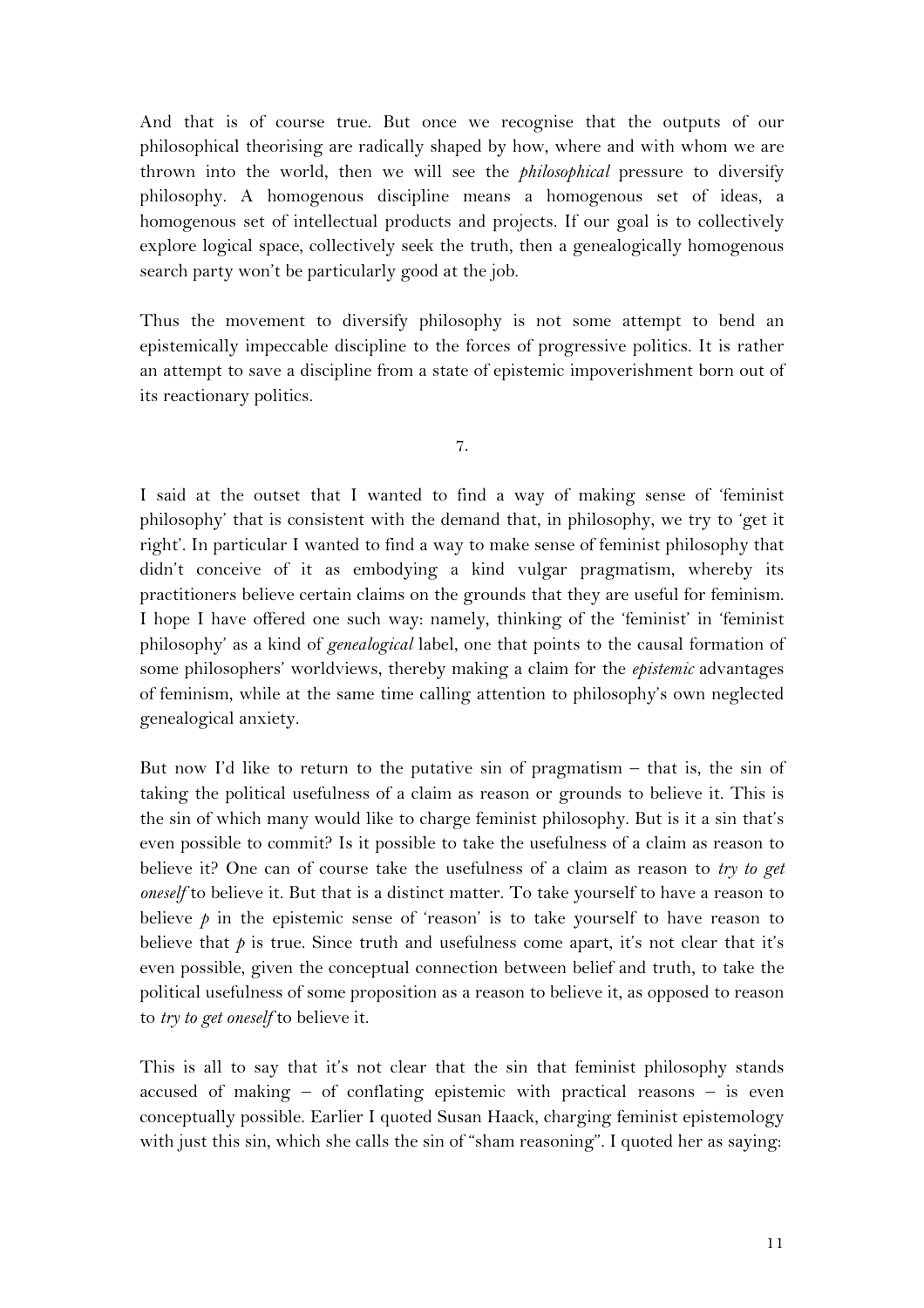[I]nquiry is really best advanced by people with a genuine desire to find out how things are, who will be more persistent, less dogmatic, and more candid than sham reasoners seeking only to make a case for some foregone conclusion…(15)

But then she goes on to say: "except that, since it is a tautology that inquiry aims at the truth, the sham reasoner is not really engaged in inquiry at all" (15). So in fact the sin supposedly at the heart of feminist philosophy – that of conflating political reasons and epistemic reasons – turns out, even on Haack's view, to be a conceptual impossibility. So then Haack shifts to accusing feminist philosophers of a different sin: that of *pretending* to inquire into the truth when in fact they are only advancing views they think politically expedient.

But there is an difference between believing a proposition because it's politically useful, and *advancing* a proposition that one doesn't believe because it's politically useful. The first activity, if it's even possible, involves the conflation of practical and epistemic reasons, and so is *a fortiori* a deficient form of inquiry. The second activity, that of advancing a claim that one does not believe, involves no such conflation: on one hand there is the *epistemic* question of what we take to be true, and on the other the *practical* question of what we try to get other people to believe. So now I want to ask: can a philosopher argue for a claim that she doesn't believe because it would be politically good if others believe it? Would such a person still count as a philosopher, or would she be a sham reasoner?

It might seem that the answer to that question is obvious. Insofar as feminist philosophers advance claims that they do not themselves believe, but because those claims are amenable to feminist projects, they are engaged in an activity that is not philosophy at all, but ideological warfare. Feminist philosophy of *this* sort really is a contradiction in terms, really *does* rest on a mistake.

But I want to apply some pressure to that thought. I want to suggest that at least in some cases it's philosophically legitimate to argue for views that one does not oneself hold. And I want to suggest that this is something philosophers do very often.

For example, when I write and talk about epistemology, I often advocate for an externalist conception of epistemic justification. And in so doing, I offer reasons for believing that externalism is true, and reasons for believing that internalism is false. Indeed I *present* myself as believing that externalism is true, and that internalism is false. But in reality I'm not convinced that there is really a substantive debate here. For I think there are many concepts of epistemic justification, some externalist and some internalist, and so it doesn't really make sense to talk about which is the 'correct' theory of epistemic justification. In some sense, I am inclined to think that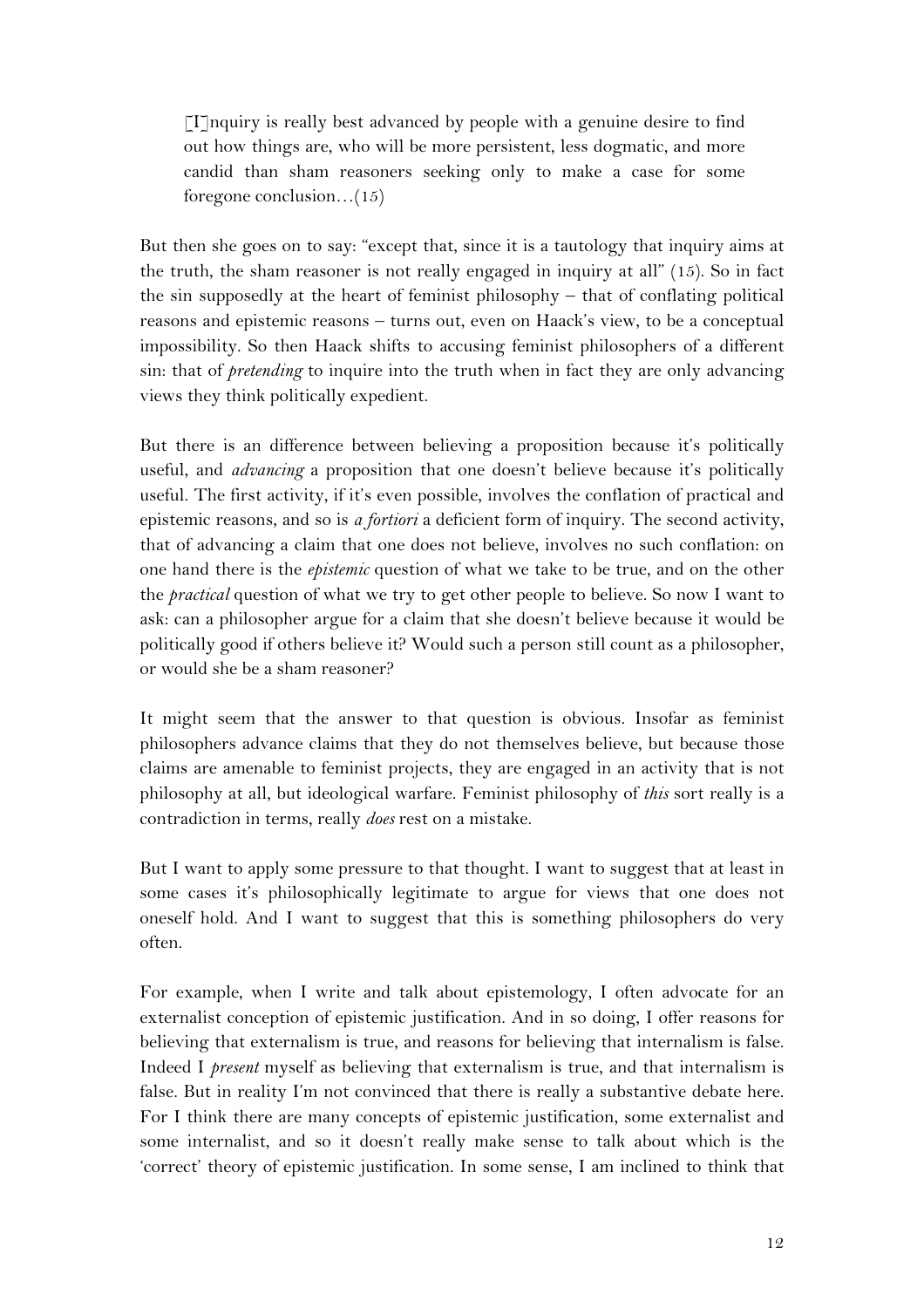internalists and externalists are having a merely verbal dispute, talking past each other. So I don't really believe that externalism is true and that internalism is false, although I present myself as believing just that. So why do I this?

I engage in the debate, and present myself as believing in externalism, because I think there is a good question about which concept of justification is *best* to use – by which I mean, which concept of justification can be best put in service of radical politics. My own view is that externalist epistemology has enormous radical political potential, for reasons I won't go into here. But suffice to say when I offer arguments for epistemic externalism, I am not making a claim about what justification really is, but instead am trying to persuade others to adopt a concept of justification that I think will advance justice. Of course, if enough people were to join me in doing this, and our efforts were successful, then our concept of justification really would be externalist, precisely because the content of our concepts is determined by how we use those concepts.

It's worth comparing here the project that the feminist philosopher and metaphysician Sally Haslanger describes as 'ameliorative metaphysics'. When we attend to a concept like *race* or *woman* or *terrorism*, we can and do ask ourselves a descriptive question: what is the content of this concept, what are its necessary and sufficient conditions? Sometimes what we will find, especially with concepts that describe the social rather than natural world, are warring conceptions of the same concept, or many overlapping but distinct concepts. We should then, Haslanger argues, ask ourselves a *prescriptive* question: which of these warring conceptualisations or concepts best serve our needs, which is to say the needs of justice? And finally, we should explicitly exhort others to adopt one concept over another on the basis that doing so better serves our political ends.

It is important to see that Haslanger's ameliorative metaphysics is not a radical break from philosophy as it is normally practiced. Consider, for example, Nelson Goodman's infamous predicates *grue* and *bleen*. Why should we prefer to use our predicates green and blue over grue and bleen? The conventional metaphysican's answer is that green and blue, but not grue and bleen, cut 'nature at its joints', fitting more closely with the underlying natural properties we aspire to track. That is, green and blue serve our practical interests better than grue and bleen. Here too we have ameliorative metaphysics, a metaphysics that moves beyond description to prescription.

What is new in Haslanger's approach is first her insistence that *ethical* and *political* ends are just as legitimate metrics of conceptual aptness as the end of 'cutting nature at its joints'. Second, the novelty of Haslanger's approach rests in her recommendation that we be explicit and self-conscious when we engage in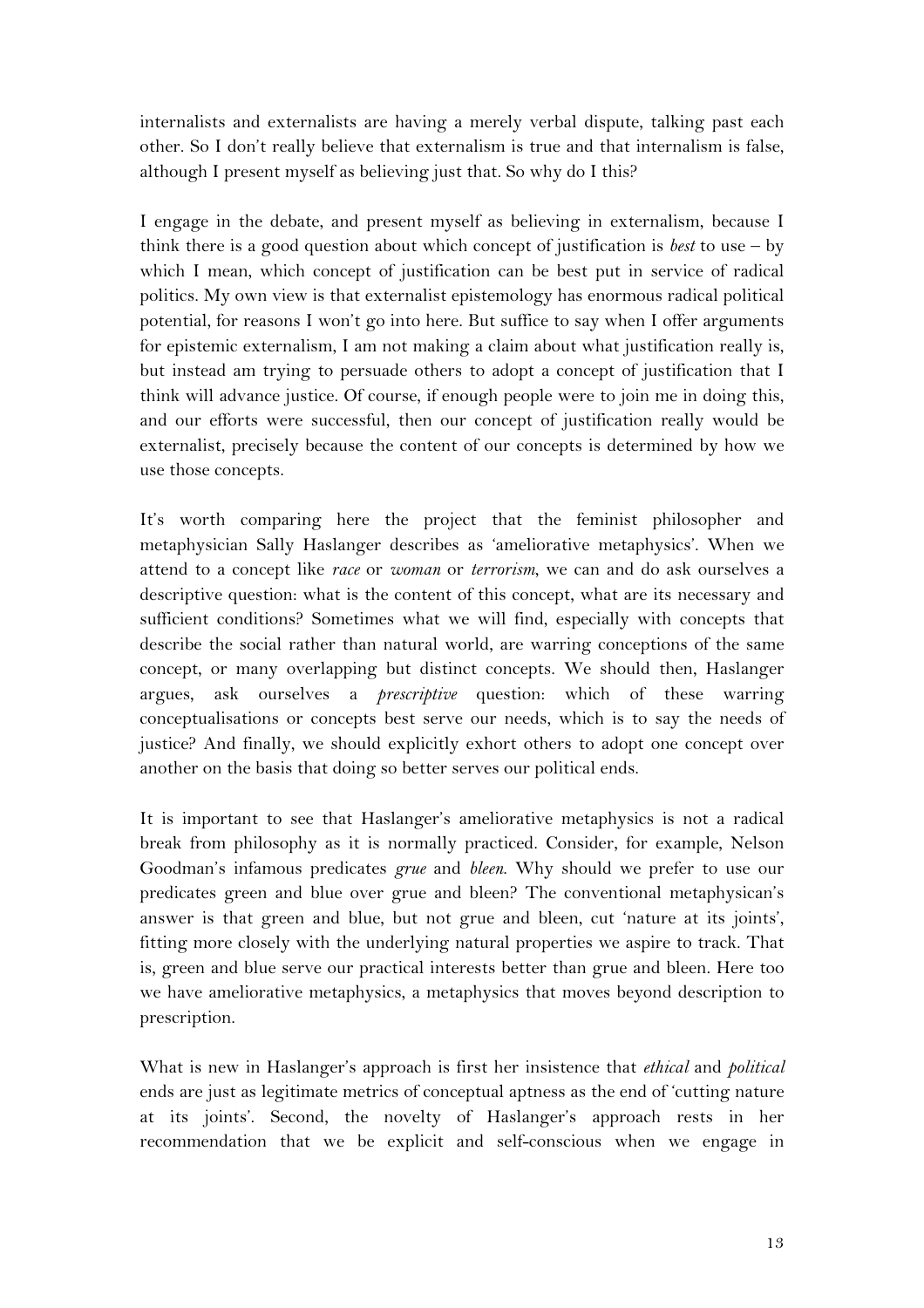ameliorative projects in philosophy. Herein lies the contrast between Haslanger's ameliorative metaphysics and what I take myself to be doing when I do philosophy.

When Haslanger does philosophy, she explicitly announces that she is engaged in a prescriptive project, while I pursue a prescriptive project under the guise of a descriptive one. She exhorts others to *use* a concept on the grounds that it is politically *apt*. I meanwhile exhort others to *believe* a certain conceptual analysis, while myself being motivated not by the truth of that analysis, but by its political usefulness.

Haslanger's call to be explicit when we are engaged in ameliorative metaphysics carries the appeal of candidness, the rhetorical virtue that the ancients called *parhessia*. It also allows her to avoid the accusation of sham reasoning, since she is explicit that she's offering practical reasons for the *adoption* of a concept, not political reasons posing as *epistemic* reasons to believe.

But feminist philosophers do not work against a background respect for the norm of *parhessia*. After all, mainstream philosophers are not willing to admit that their own seemingly descriptive theorising is often in service of their own practical ends: the spread of terms and concepts and techniques that will advance *their* reputations. How many philosophers really believe everything for which they argue, and how many of them advance their views in the hope that they will be taken up, thereby serving *their* will to power, domination and fame? I suspect the number of pure believers is lower than we might like to think, and the number of those serving their own will to philosophical power much higher than we would like to admit. Against such a background, we should ask how honest feminist philosophers can and should be about what they are doing when they do philosophy.

8.

Politics seeks to change the world, but philosophy leaves, as Wittgenstein says, everything in its place. But this of course is a false dichotomy. The world is shaped by the concepts and words we use to describe it. Whether we call what happened in Charleston *terrorism*, or non-consensual sex between married people *rape*, or what happened to the Armenians *genocide* – these questions of description have real, material effect. And so how philosophers choose to describe the world can have real, material effect. Indeed, sometimes by saying something often and persuasively enough – that marriage isn't just for straight people, that men and women are equal, that transwomen are women -- we can make it true. Perhaps there is a sort of sham in trying to change the world while seeming only to describe it, to present oneself as believing something one only *hopes* is true, or one hopes to *make* true. Perhaps someone engaged in this kind of politicised philosophy is at best a sham philosopher.